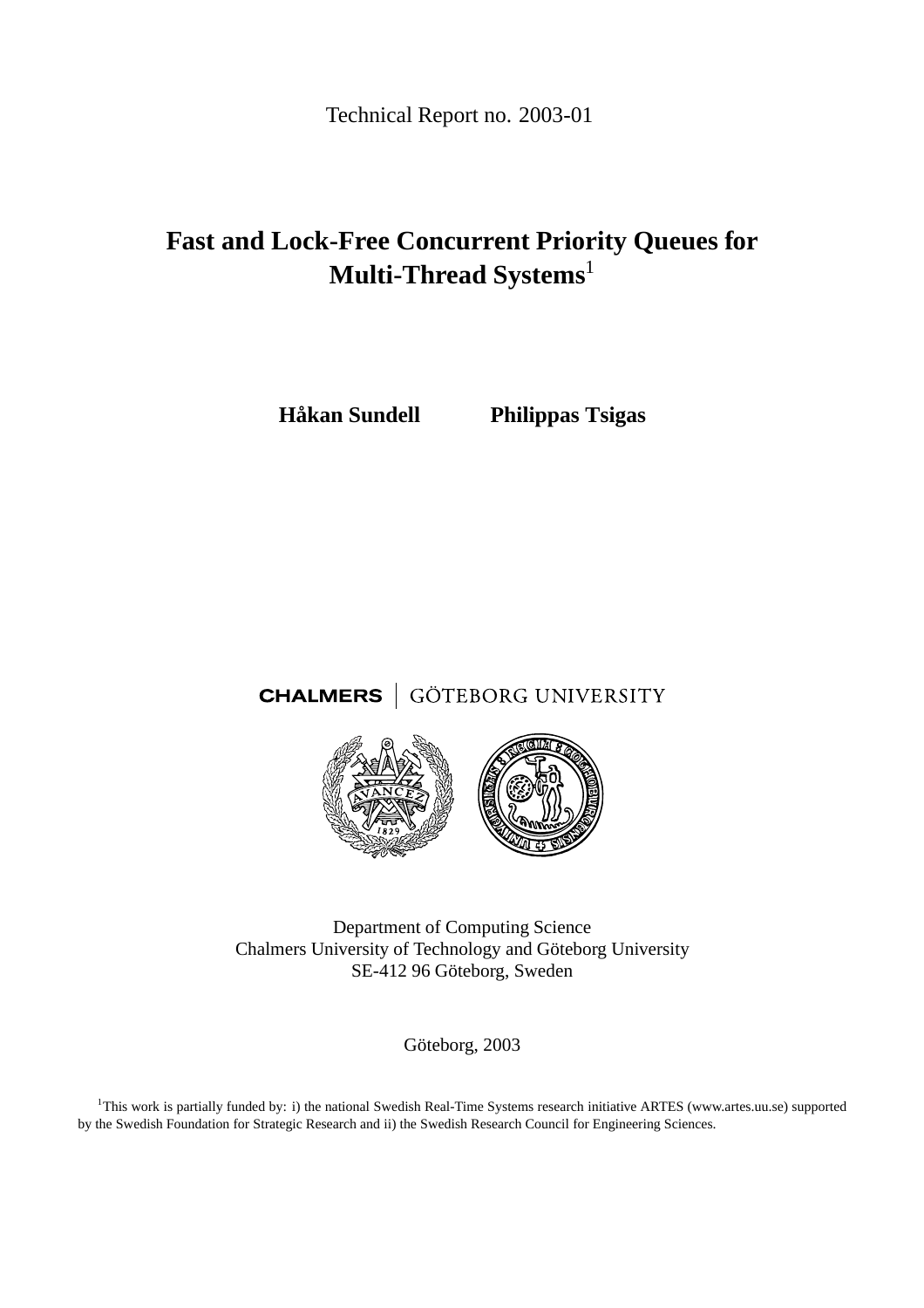

Technical Report in Computing Science at Chalmers University of Technology and Göteborg University

Technical Report no. 2003-01 ISSN: 1650-3023

Department of Computing Science Chalmers University of Technology and Göteborg University SE-412 96 Göteborg, Sweden

Göteborg, Sweden, 2003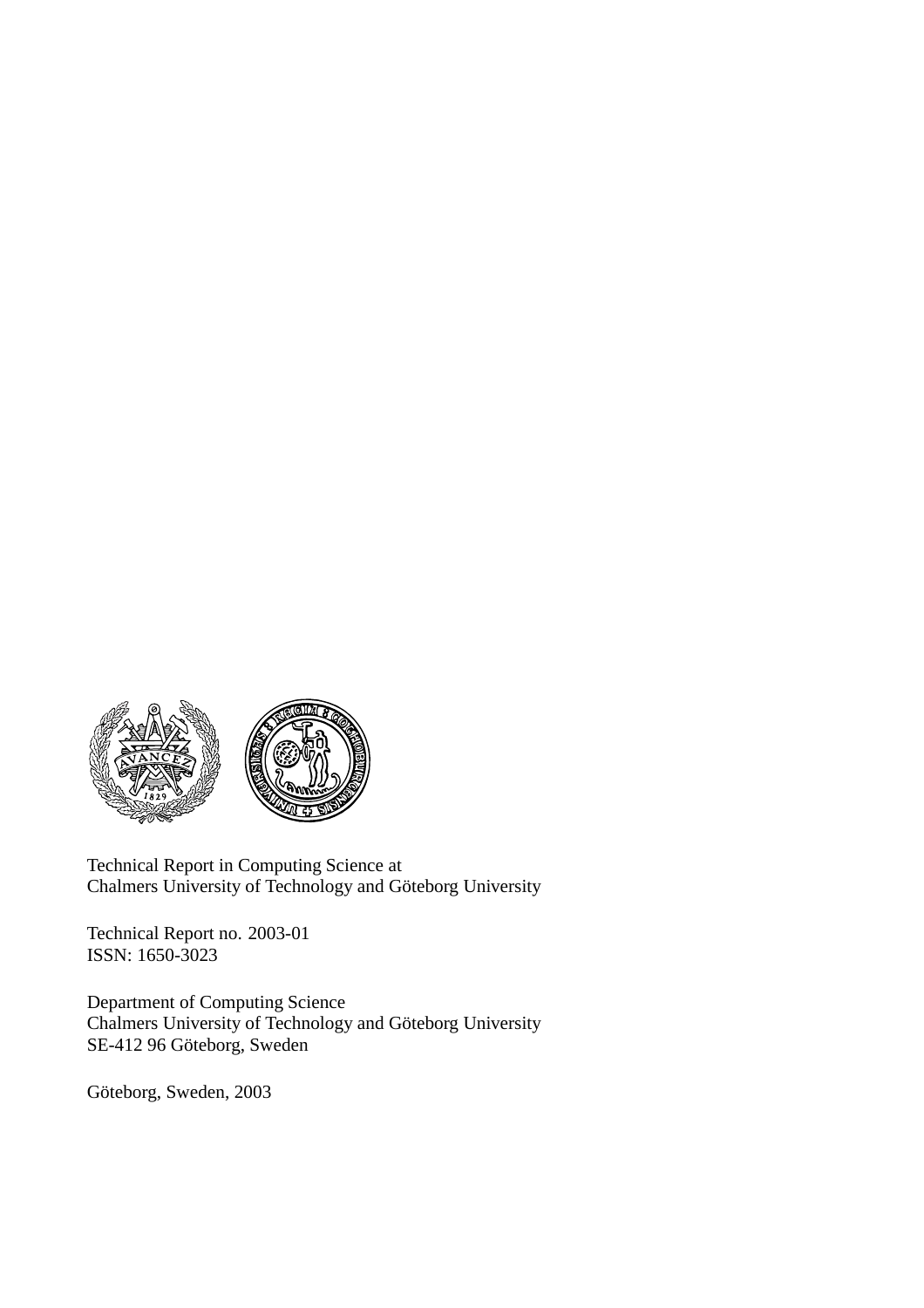#### **Abstract**

*We present an efficient and practical lock-free implementation of a concurrent priority queue that is suitable for both fully concurrent (large multi-processor) systems as well as pre-emptive (multi-process) systems. Many algorithms for concurrent priority queues are based on mutual exclusion. However, mutual exclusion causes blocking which has several drawbacks and degrades the system's overall performance. Non-blocking algorithms avoid blocking, and are either lock-free or wait-free. Previously known non-blocking algorithms of priority queues did not perform well in practice because of their complexity, and they are often based on non-available atomic synchronization primitives. Our algorithm is based on the randomized sequential list structure called Skiplist, and a real-time extension of our algorithm is also described. In our performance evaluation we compare our algorithm with some of the most efficient implementations of priority queues known. The experimental results clearly show that our lock-free implementation outperforms the other lock-based implementations in all cases for 3 threads and more, both on fully concurrent as well as on pre-emptive systems.*

## **1 Introduction**

Priority queues are fundamental data structures. From the operating system level to the user application level, they are frequently used as basic components. For example, the ready-queue that is used in the scheduling of tasks in many real-time systems, can usually be implemented using a concurrent priority queue. Consequently, the design of efficient implementations of priority queues is a research area that has been extensively researched. A priority queue supports two operations, the *Insert* and the *DeleteMin* operation. The abstract definition of a priority queue is a set of keyvalue pairs, where the key represents a priority. The Insert operation inserts a new key-value pair into the set, and the DeleteM in operation removes and returns the value of the key-value pair with the lowest key (i.e. highest priority) that was in the set.

To ensure consistency of a shared data object in a concurrent environment, the most common method is to use mutual exclusion, i.e. some form of locking. Mutual exclusion degrades the system's overall performance [14] as it causes blocking, i.e. other concurrent operations can not make any progress while the access to the shared resource is blocked by the lock. Using mutual exclusion can also cause deadlocks, priority inversion (which can be solved efficiently on uni-processors [13] with the cost of more difficult analysis, although not as efficient on multiprocessor systems [12]) and even starvation.

To address these problems, researchers have proposed non-blocking algorithms for shared data objects. Nonblocking methods do not involve mutual exclusion, and therefore do not suffer from the problems that blocking can cause. Non-blocking algorithms are either lock-free or wait-free. Lock-free implementations guarantee that regardless of the contention caused by concurrent operations and the interleaving of their sub-operations, always at least one operation will progress. However, there is a risk for starvation as the progress of other operations could cause one specific operation to never finish. This is although different from the type of starvation that could be caused by blocking, where a single operation could block every other operation forever, and cause starvation of the whole system. Wait-free [6] algorithms are lock-free and moreover they avoid starvation as well, in a wait-free algorithm every operation is guaranteed to finish in a limited number of steps, regardless of the actions of the concurrent operations. Nonblocking algorithms have been shown to be of big practical importance in practical applications [17, 18], and recently NOBLE, which is a non-blocking inter-process communication library, has been introduced [16].

There exist several algorithms and implementations of concurrent priority queues. The majority of the algorithms are lock-based, either with a single lock on top of a sequential algorithm, or specially constructed algorithms using multiple locks, where each lock protects a small part of the shared data structure. Several different representations of the shared data structure are used, for example: Hunt *et al.* [7] presents an implementation which is based on heap structures, Grammatikakis *et al.* [3] compares different structures including cyclic arrays and heaps, and most recently Lotan and Shavit [9] presented an implementation based on the Skiplist structure [11]. The algorithm by Hunt *et al.* locks each node separately and uses a technique to scatter the accesses to the heap, thus reducing the contention. Its implementation is publicly available and its performance has been documented on multi-processor systems. Lotan and Shavit extend the functionality of the concurrent priority queue and assume the availability of a global high-accuracy clock. They apply a lock on each pointer, and as the multi-pointer based Skiplist structure is used, the number of locks is significantly more than the number of nodes. Its performance has previously only been documented by simulation, with very promising results.

Israeli and Rappoport have presented a wait-free algorithm for a concurrent priority queue [8]. This algorithm makes use of strong atomic synchronization primitives that have not been implemented in any currently existing platform. However, there exists an attempt for a wait-free algorithm by Barnes [2] that uses existing atomic primitives, though this algorithm does not comply with the generally accepted definition of the wait-free property. The algo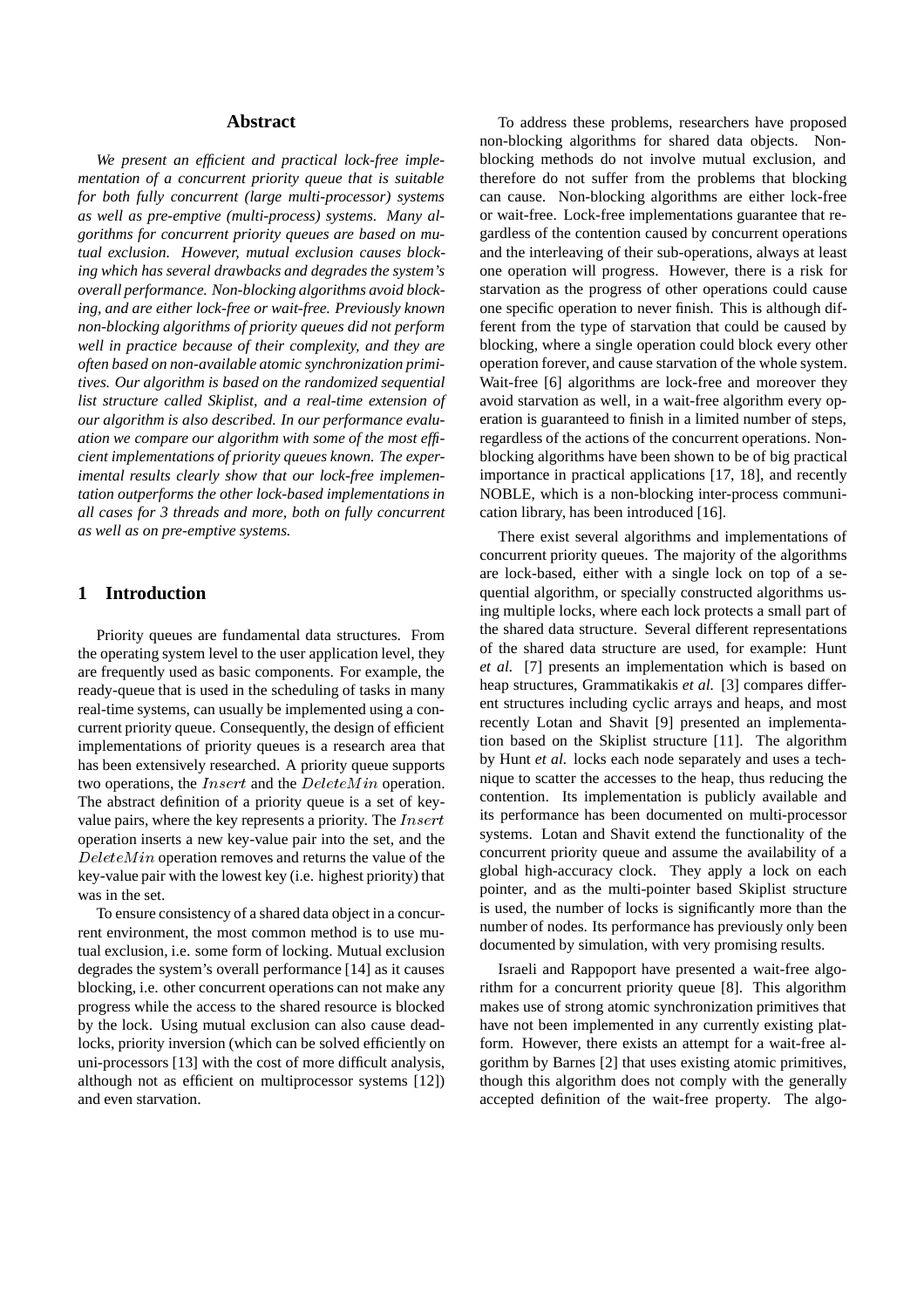rithm is not yet implemented and the theoretical analysis predicts worse behavior than the corresponding sequential algorithm, which makes it not of practical interest.

One common problem with many algorithms for concurrent priority queues is the lack of precise defined semantics of the operations. It is also seldom that the correctness with respect to concurrency is proved, using a strong property like linearizability [5].

In this paper we present a lock-free algorithm of a concurrent priority queue that is designed for efficient use in both pre-emptive as well as in fully concurrent environments. Inspired by Lotan and Shavit [9], the algorithm is based on the randomized Skiplist [11] data structure, but in contrast to [9] it is lock-free. It is also implemented using common synchronization primitives that are available in modern systems. The algorithm is described in detail later in this paper, and the aspects concerning the underlying lock-free memory management are also presented. The precise semantics of the operations are defined and a proof is given that our implementation is lock-free and linearizable. We have performed experiments that compare the performance of our algorithm with some of the most efficient implementations of concurrent priority queues known, i.e. the implementation by Lotan and Shavit [9] and the implementation by Hunt *et al.* [7]. Experiments were performed on three different platforms, consisting of a multiprocessor system using different operating systems and equipped with either 2, 4 or 64 processors. Our results show that our algorithm outperforms the other lock-based implementations for 3 threads and more, in both highly pre-emptive as well as in fully concurrent environments. We also present an extended version of our algorithm that also addresses certain real-time aspects of the priority queue as introduced by Lotan and Shavit [9].

The rest of the paper is organized as follows. In Section 2 we define the properties of the systems that our implementation is aimed for. The actual algorithm is described in Section 3. In Section 4 we define the precise semantics for the operations on our implementations, as well showing correctness by proving the lock-free and linearizability property. The experimental evaluation that shows the performance of our implementation is presented in Section 5. In Section 6 we extend our algorithm with functionality that can be needed for specific real-time applications. We conclude the paper with Section 7.

## **2 System Description**

A typical abstraction of a shared memory multiprocessor system configuration is depicted in Figure 1. Each node of the system contains a processor together with its local memory. All nodes are connected to the shared memory via an interconnection network. A set of co-



**Figure 1. Shared Memory Multiprocessor System Structure**



**Figure 2. The Skiplist data structure with 5 nodes inserted.**

operating tasks is running on the system performing their respective operations. Each task is sequentially executed on one of the processors, while each processor can serve (run) many tasks at a time. The co-operating tasks, possibly running on different processors, use shared data objects built in the shared memory to co-ordinate and communicate. Tasks synchronize their operations on the shared data objects through sub-operations on top of a cache-coherent shared memory. The shared memory may not though be uniformly accessible for all nodes in the system; processors can have different access times on different parts of the memory.

## **3 Algorithm**

The algorithm is based on the sequential Skiplist data structure invented by Pugh [11]. This structure uses randomization and has a probabilistic time complexity of  $O(logN)$  where N is the maximum number of elements in the list. The data structure is basically an ordered list with randomly distributed short-cuts in order to improve search times, see Figure 2. The maximum height (i.e. the maxi-

#### **structure** Node

key,level,validLevel  $\langle$ ,timeInsert $\rangle$  : **integer** value : **pointer to word** next[level],prev : **pointer to** Node

**Figure 3. The Node structure.**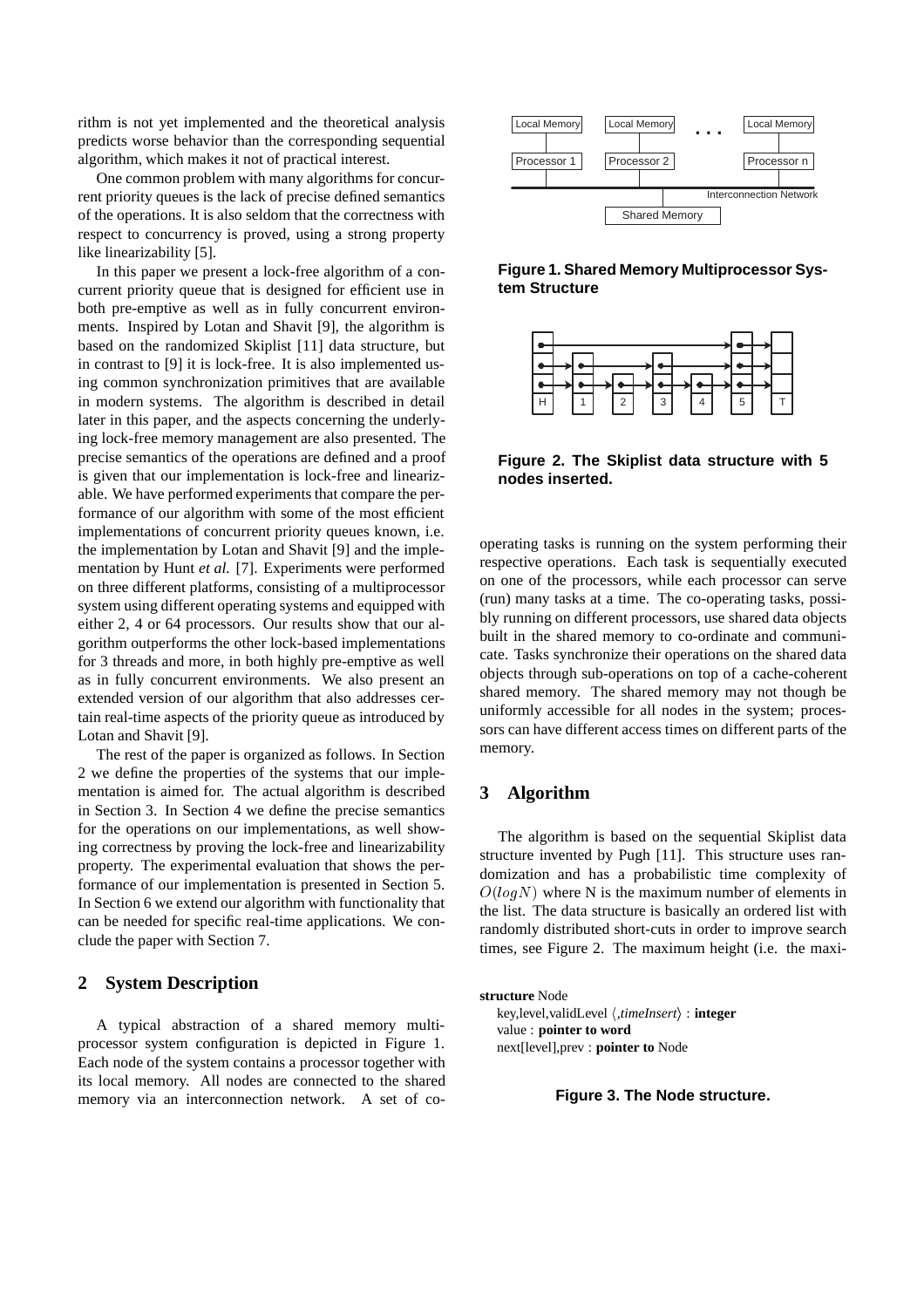

#### **Figure 4. Concurrent insert and delete operation can delete both nodes.**

**function** TAS(value:**pointer to word**):**boolean atomic do if** \*value=0 **then**  $*$ value: $=1$ ; **return true**; **else return false**;

**procedure** FAA(address:**pointer to word**, number:**integer**) **atomic do**

 $*$ address :=  $*$ address + number;

**function** CAS(address:**pointer to word**, oldvalue:**word**, newvalue:**word**):**boolean atomic do**

> **if** \*address = oldvalue **then** \*address := newvalue; **return true**; **else return false**;

## **Figure 5. The Test-And-Set (TAS), Fetch-And-Add (FAA) and Compare-And-Swap (CAS) atomic primitives.**

mum number of next pointers) of the data structure is  $log N$ . The height of each inserted node is randomized geometrically in the way that 50% of the nodes should have height 1, 25% of the nodes should have height 2 and so on. To use the data structure as a priority queue, the nodes are ordered in respect of priority (which has to be unique for each node), the nodes with highest priority are located first in the list. The fields of each node item are described in Figure 3 as it is used in this implementation. For all code examples in this paper, code that is between the " $\langle$ " and " $\rangle$ " symbols are only used for the special implementation that involves timestamps (see Section 6), and are thus not included in the standard version of the implementation.

In order to make the Skiplist construction concurrent and non-blocking, we are using three of the standard atomic synchronization primitives, Test-And-Set (TAS), Fetch-And-Add (FAA) and Compare-And-Swap (CAS). Figure 5 describes the specification of these primitives which are available in most modern platforms.

As we are concurrently (with possible preemptions) traversing nodes that will be continuously allocated and reclaimed, we have to consider several aspects of memory management. No node should be reclaimed and then later re-allocated while some other process is traversing this node. This can be solved for example by careful reference counting. We have selected to use the lock-free memory management scheme invented by Valois [19] and corrected by Michael and Scott [10], which makes use of the FAA and CAS atomic synchronization primitives.

To insert or delete a node from the list we have to change the respective set of next pointers. These have to be changed consistently, but not necessary all at once. Our solution is to have additional information on each node about its deletion (or insertion) status. This additional information will guide the concurrent processes that might traverse into one partial deleted or inserted node. When we have changed all necessary next pointers, the node is fully deleted or inserted.

One problem, that is general for non-blocking implementations that are based on the linked-list structure, arises when inserting a new node into the list. Because of the linked-list structure one has to make sure that the previous node is not about to be deleted. If we are changing the next pointer of this previous node atomically with CAS, to point to the new node, and then immediately afterwards the previous node is deleted - then the new node will be deleted as well, as illustrated in Figure 4. There are several solutions to this problem. One solution is to use the CAS2 operation as it can change two pointers atomically, but this operation is not available in any existing multiprocessor system. A second solution is to insert auxiliary nodes [19] between each two normal nodes, and the latest method introduced by Harris [4] is to use one bit of the pointer values as a deletion mark. On most modern 32-bit systems, 32-bit values can only be located at addresses that are evenly dividable by 4, therefore bits 0 and 1 of the address are always set to zero. The method is then to use the previously unused bit 0 of the next pointer to mark that this node is about to be deleted, using CAS. Any concurrent Insert operation will then be notified about the deletion, when its CAS operation will fail.

One memory management issue is how to de-reference pointers safely. If we simply de-reference the pointer, it might be that the corresponding node has been reclaimed before we could access it. It can also be that bit 0 of the pointer was set, thus marking that the node is deleted, and therefore the pointer is not valid. The following functions are defined for safe handling of the memory management:

**function** READ\_NODE(address:**pointer to pointer to** Node):**pointer to** Node /\* De-reference the pointer and increase the reference counter for the corresponding node. In case the pointer is marked, NULL is returned \*/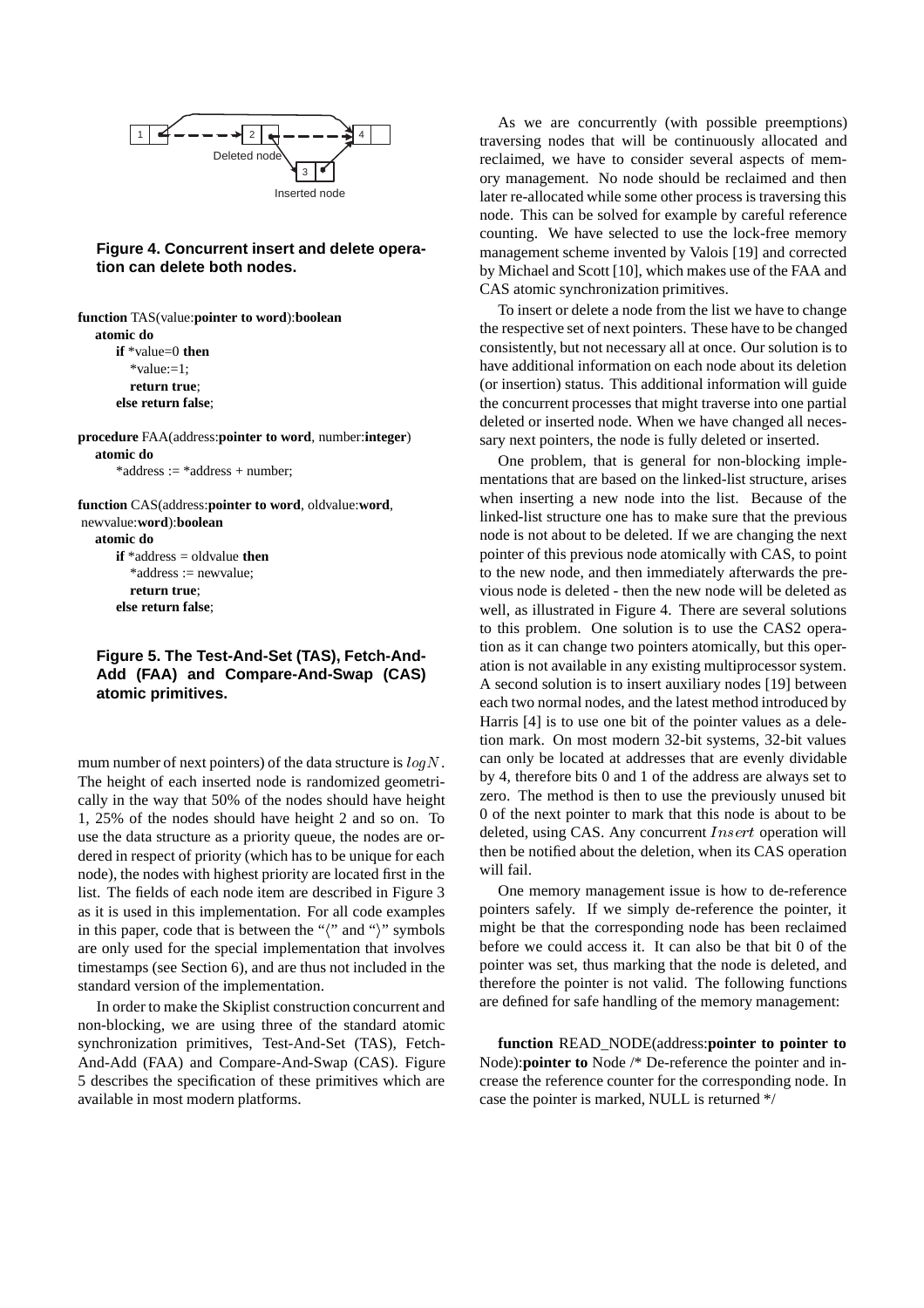// Global variables head,tail : **pointer to** Node // Local variables node2 : **pointer to** Node

## **function** ReadNext(node1:**pointer to pointer to** Node, level:**integer**):**pointer to** Node

- R1 **if** IS\_MARKED((\*node1).value) **then**
- R2 \* node1:=HelpDelete(\*node1,level);
- R3 node2:=READ\_NODE((\*node1).next[level]);
- R4 **while** node2=NULL **do**
- R5 \*node1:=HelpDelete(\*node1,level);
- R6 node2:=READ\_NODE((\*node1).next[level]);
- R7 **return** node2;

#### **function** ScanKey(node1:**pointer to pointer to** Node, level:**integer**, key:**integer**):**pointer to** Node

- S1 node2:=ReadNext(node1,level);
- S2 **while** node2.key < key **do**
- S3 RELEASE\_NODE(\*node1);
- S4 \*node1:=node2:
- S5 node2:=ReadNext(node1,level);
- S6 **return** node2;

## **Figure 6. Functions for traversing the nodes in the Skiplist data structure.**

**function** COPY\_NODE(node:**pointer to** Node):**pointer to** Node /\* Increase the reference counter for the corresponding given node \*/

**procedure** RELEASE\_NODE(node:**pointer to** Node) /\* Decrement the reference counter on the corresponding given node. If the reference count reaches zero, then call RELEASE\_NODE on the nodes that this node has owned pointers to, then reclaim the node \*/

While traversing the nodes, processes will eventually reach nodes that are marked to be deleted. As the process that invoked the corresponding Delete operation might be pre-empted, this Delete operation has to be helped to finish before the traversing process can continue. However, it is only necessary to help the part of the Delete operation on the current level in order to be able to traverse to the next node. The function  $ReadNext$ , see Figure 6, traverses to the next node of *node1* on the given level while helping (and then sets *node1* to the previous node of the helped one) any marked nodes in between to finish the deletion. The function  $ScanKey$ , see Figure 6, traverses in several steps through the next pointers (starting from *node1*) at the current level until it finds a node that has the same or higher key (priority) value than the given key. It also sets *node1* to be the previous node of the returned node.

The implementation of the *Insert* operation, see Fig-

// Local variables node1,node2,newNode, savedNodes[maxlevel]: **pointer to** Node

#### **function** Insert(key:**integer**, value:**pointer to word**):**boolean**

- I1 <sup>h</sup>*TraverseTimeStamps();*<sup>i</sup>
- I2 level:=randomLevel();
- I3 newNode:=CreateNode(level,key,value);
- I4 COPY\_NODE(newNode);
- I5 node1:=COPY\_NODE(head);
- I6 **for** i:=maxLevel-1 **to** 1 **step** -1 **do**
- I7 node2:=ScanKey(&node1,i,key);
- I8 RELEASE\_NODE(node2);
- I9 **if** i<level **then** savedNodes[i]:=COPY\_NODE(node1);
- I10 **while true do**
- I11 node2:=ScanKey(&node1,0,key);
- I12 value2:=node2.value;
- I13 **if not** IS\_MARKED(value2) **and** node2.key=key **then**
- I14 **if** CAS(&node2.value,value2,value) **then**
- I15 RELEASE\_NODE(node1);
- I16 RELEASE\_NODE(node2);
- I17 **for** i:=1 **to** level-1 **do**
- I18 RELEASE\_NODE(savedNodes[i]);
- I19 RELEASE\_NODE(newNode);
- I20 RELEASE\_NODE(newNode);
- I21 **return**  $true_2$ ;
- I22 **else**
- I23 RELEASE\_NODE(node2);
- I24 **continue**;
- I25 newNode.next[0]:=node2;
- I26 RELEASE\_NODE(node2);
- I27 **if** CAS(&node1.next[0],node2,newNode) **then**
- I28 RELEASE\_NODE(node1);
- I29 **break**;
- I30 *Back-Off*
- I31 **for** i:=1 **to** level-1 **do**
- I32 newNode.validLevel:=i;
- I33 node1:=savedNodes[i];
- I34 **while true do**
- I35 node2:=ScanKey(&node1,i,key);
- I36 newNode.next[i]:=node2;
- I37 RELEASE\_NODE(node2);
- I38 **if** IS\_MARKED(newNode.value) **or** CAS(&node1.next[i],node2,newNode) **then**
- I39 RELEASE\_NODE(node1);
- I40 **break**;
- I41 *Back-Off*
- I42 newNode.validLevel:=level;
- I43 <sup>h</sup>*newNode.timeInsert:=getNextTimeStamp();*<sup>i</sup>
- I44 **if** IS\_MARKED(newNode.value) **then** newNode:=HelpDelete(newNode,0);
- I45 RELEASE\_NODE(newNode);
- I46 **return true**;

**Figure 7. Insert**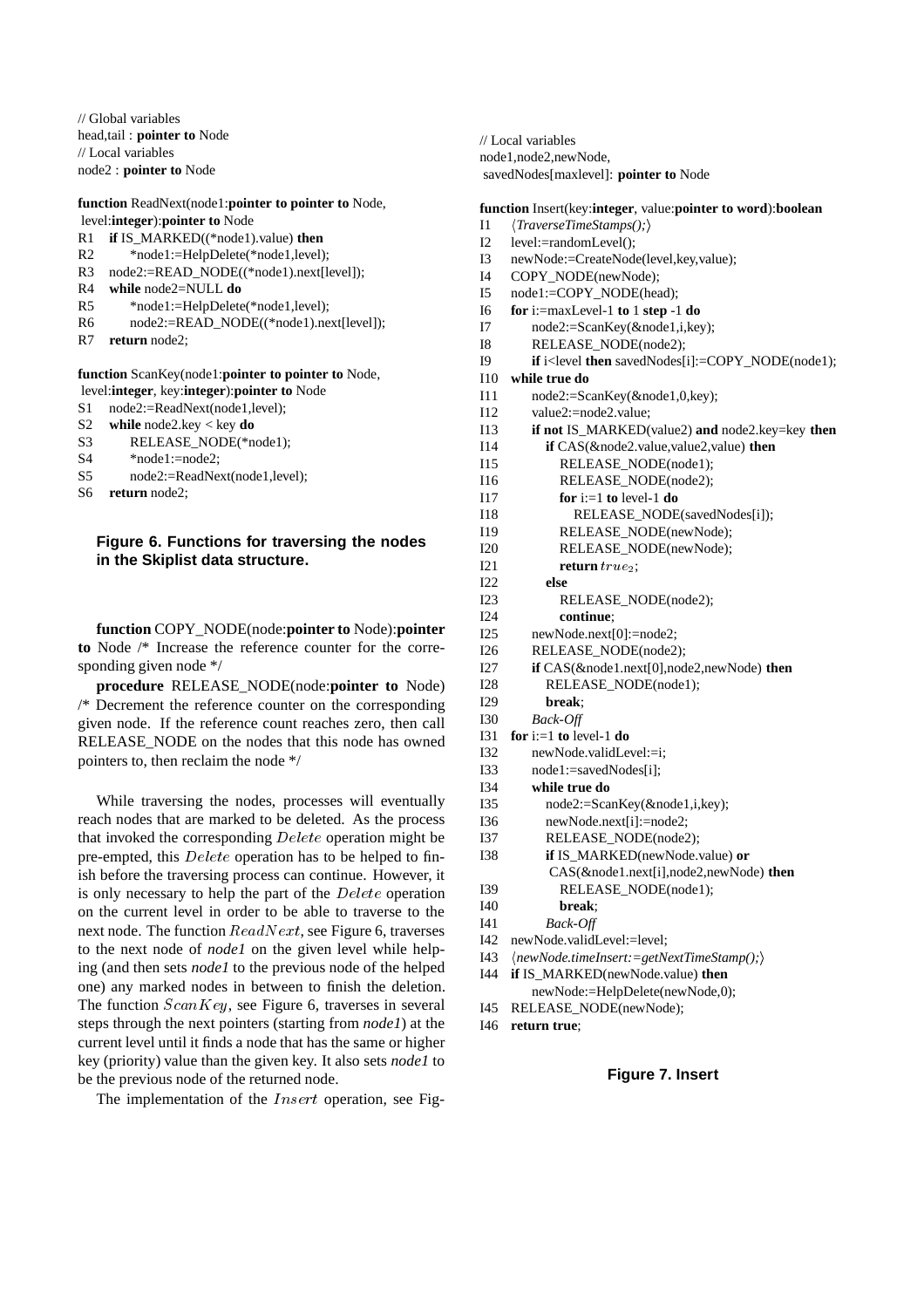// Local variables prev,last,node1,node2 : **pointer to** Node

**function** DeleteMin():**pointer to** Node D1  $\langle TraverseTimeStamps();\rangle$ D2  $\langle time:=getNextTimeStamp();\rangle$ D3 prev:=COPY\_NODE(head); D4 **while** true **do** D5 node1:=ReadNext(&prev,0); D6 **if** node1=tail **then** D7 RELEASE\_NODE(prev); D8 RELEASE\_NODE(node1); D9 **return** NULL; retry: D10 value:=node1.value; D11 **if not** IS\_MARKED(value) *\and compareTimeStamp(time,node1.timeInsert)>0*<sup>i</sup> **then** D12 **if** CAS(&node1.value,value, GET\_MARKED(value)) **then** D13 node1.prev:=prev; D14 **break**; D15 **else goto** retry; D16 **else if** IS\_MARKED(value) **then** D17 node1:=HelpDelete(node1,0); D18 RELEASE\_NODE(prev); D19 prev:=node1; D20 **for** i:=0 **to** node1.level-1 **do** D21 **repeat** D22 node2:=node1.next[i]; D23 **until** IS\_MARKED(node2) **or** CAS( &node1.next[i],node2,GET\_MARKED(node2)); D24 prev:=COPY\_NODE(head); D25 **for** i:=node1.level-1 **to** 0 **step** -1 **do** D26 **while true do** D27 **if** node1.next[i]=1 **then break**; D28 last:=ScanKey(&prev,i,node1.key); D29 RELEASE\_NODE(last); D30 **if** last $\neq$  node1 **or** node1.next[i]=1 **then break**; D31 **if** CAS(&prev.next[i],node1, GET\_UNMARKED(node1.next[i])) **then** D32 node1.next[i]:=1; D33 **break**; D34 **if** node1.next[i]=1 **then break**; D35 *Back-Off* D36 RELEASE\_NODE(prev); D37 RELEASE\_NODE(node1); D38 RELEASE\_NODE(node1); /\* Delete the node \*/ D39 **return** value;

#### **Figure 8. DeleteMin**

// Local variables prev,last,node2 : **pointer to** Node

**function** HelpDelete(node:**pointer to** Node, level:**integer**):**pointer to** Node H1 **for** i:=level **to** node.level-1 **do** H2 **repeat**

- H3 node2:=node.next[i];
- H4 **until** IS\_MARKED(node2) **or** CAS(
- &node.next[i],node2,GET\_MARKED(node2)); H5 prev:=node.prev;
- H6 **if not** prev **or** level  $\ge$  prev.validLevel **then**
- H7 prev:=COPY\_NODE(head);
- H8 **for** i:=maxLevel-1 **to** level **step** -1 **do**
- H9 node2:=ScanKey(&prev,i,node.key);
- H10 RELEASE\_NODE(node2);
- H11 **else** COPY\_NODE(prev);
- H12 **while true do**
- H13 **if** node.next[level]=1 **then break**;
- H14 last:=ScanKey(&prev,level,node.key);
- H15 RELEASE\_NODE(last);
- H16 **if** last≠node **or** node.next[level]=1 **then break**;
- H17 **if** CAS(&prev.next[level],node,
	- GET\_UNMARKED(node.next[level])) **then**
- H18 node.next[level]:=1;
- H19 **break**;
- H20 **if** node.next[level]=1 **then break**;
- H21 *Back-Off*
- H22 RELEASE\_NODE(node);
- H23 **return** prev;

## **Figure 9. HelpDelete**

ure 7, starts in lines I5-I11 with a search phase to find the node after which the new node  $(newNode)$  should be inserted. This search phase starts from the head node at the highest level and traverses down to the lowest level until the correct node is found  $(node1)$ . When going down one level, the last node traversed on that level is remembered  $(savedNodes)$  for later use (this is where we should insert the new node at that level). Now it is possible that there already exists a node with the same priority as of the new node, this is checked in lines I12-I24, the value of the old node (node<sup>2</sup>) is changed atomically with a CAS. Otherwise, in lines I25-I42 it starts trying to insert the new node starting with the lowest level and increasing up to the level of the new node. The next pointers of the nodes (to become previous) are changed atomically with a CAS. After the new node has been inserted at the lowest level, it is possible that it is deleted by a concurrent  $DeleteMin$  operation before it has been inserted at all levels, and this is checked in lines I38 and I44.

The  $DeleteMin$  operation, see Figure 8, starts from the head node and finds the first node (node<sup>1</sup>) in the list that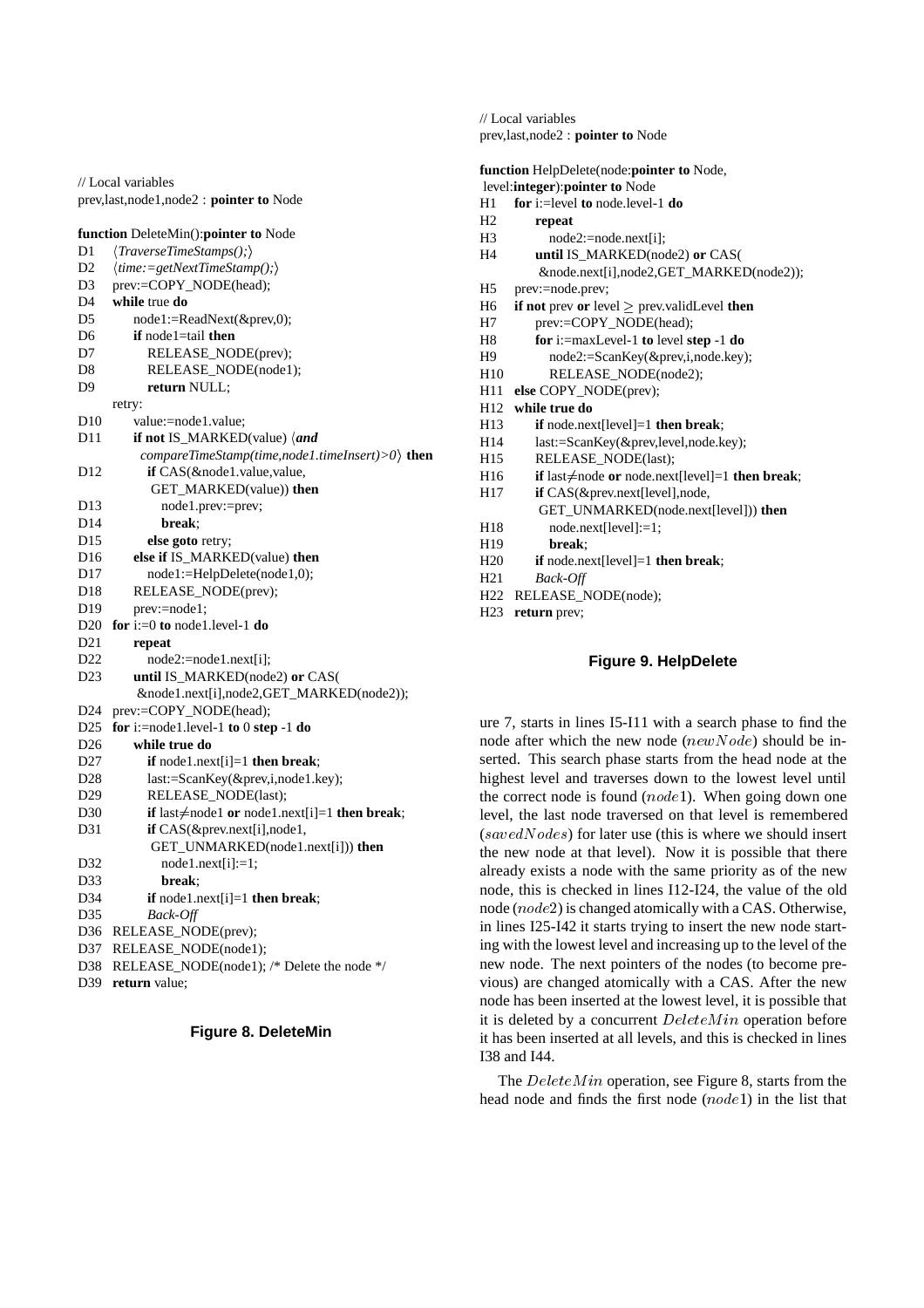does not have its deletion mark on the value set, see lines D3-D12. It tries to set this deletion mark in line D12 using the CAS primitive, and if it succeeds it also writes a valid pointer to the prev field of the node. This prev field is necessary in order to increase the performance of concurrent  $HelpDelete$  operations, these operations otherwise would have to search for the previous node in order to complete the deletion. The next step is to mark the deletion bits of the next pointers in the node, starting with the lowest level and going upwards, using the CAS primitive in each step, see lines D20-D23. Afterwards in lines D24-D35 it starts the actual deletion by changing the next pointers of the previous node (prev), starting at the highest level and continuing downwards. The reason for doing the deletion in decreasing order of levels, is that concurrent search operations also start at the highest level and proceed downwards, in this way the concurrent search operations will sooner avoid traversing this node. The procedure performed by the  $DeleteMin$ operation in order to change each next pointer of the previous node, is to first search for the previous node and then perform the CAS primitive until it succeeds.

The algorithm has been designed for pre-emptive as well as fully concurrent systems. In order to achieve the lockfree property (that at least one thread is doing progress) on pre-emptive systems, whenever a search operation finds a node that is about to be deleted, it calls the  $HelpDelete$  operation and then proceeds searching from the previous node of the deleted. The  $HelpDelete$  operation, see Figure 9, tries to fulfill the deletion on the current level and returns when it is completed. It starts in lines H1-H4 with setting the deletion mark on all next pointers in case they have not been set. In lines H5-H6 it checks if the node given in the prev field is valid for deletion on the current level, otherwise it searches for the correct node (prev) in lines H7- H10. The actual deletion of this node on the current level takes place in lines H12-H21. This operation might execute concurrently with the corresponding  $DeleteMin$  operation, and therefore both operations synchronize with each other in lines D27, D30, D32, D34, H13, H16, H18 and H20 in order to avoid executing sub-operations that have already been performed.

In fully concurrent systems though, the helping strategy can downgrade the performance significantly. Therefore the algorithm, after a number of consecutive failed attempts to help concurrent  $DeleteMin$  operations that hinders the progress of the current operation, puts the operation into back-off mode. When in back-off mode, the thread does nothing for a while, and in this way avoids disturbing the concurrent operations that might otherwise progress slower. The duration of the back-off is proportional to the number of threads, and for each consecutive entering of back-off mode during one operation invocation, the duration is increased exponentially.

## **4 Correctness**

In this section we present the proof of our algorithm. We first prove that our algorithm is a linearizable one [5] and then we prove that it is lock-free. A set of definitions that will help us to structure and shorten the proof is first explained in this section. We start by defining the sequential semantics of our operations and then introduce two definitions concerning concurrency aspects in general.

**Definition 1** *We denote with*  $L_t$  *the abstract internal state of a priority queue at the time t.*  $L_t$  *is viewed as a set of pairs*  $\langle p, v \rangle$  *consisting of a unique priority* p *and a corresponding value* <sup>v</sup>*. The operations that can be performed on the priority queue are*  $Insert (I)$  *and*  $DeleteMin (DM)$ *.* The time  $t_1$  is defined as the time just before the atomic exe*cution of the operation that we are looking at, and the time*  $t_2$  *is defined as the time just after the atomic execution of the same operation. The return value of true<sub>2</sub> is returned by an* Insert *operation that has succeeded to update an existing node, the return value of* true *is returned by an* Insert *operation that succeeds to insert a new node. In the following expressions that defines the sequential semantics of our operations, the syntax is*  $S_1$  :  $O_1$ ,  $S_2$ *, where*  $S_1$  *is the conditional state before the operation*  $O_1$ *, and*  $S_2$  *is the resulting state after performing the corresponding operation:*<br>  $\langle p_1, \_\rangle \notin L_{t_1} : I_1(\langle p_1, v_1 \rangle) = \textbf{true},$ 

$$
\langle p_1, \_\rangle \notin L_{t_1} : \mathbf{I}_1(\langle \mathbf{p}_1, \mathbf{v}_1 \rangle) = \mathbf{true},
$$

$$
\mathbf{L}_{t_2} = \mathbf{L}_{t_1} \cup \{ \langle \mathbf{p}_1, \mathbf{v}_1 \rangle \} \qquad (1)
$$

$$
\langle p_1, v_{1_1} \rangle \in L_{t_1} : \mathbf{I}_1(\langle \mathbf{p}_1, \mathbf{v}_{1_2} \rangle) = \mathbf{true}_2,
$$

$$
\langle p_1, v_{1_1} \rangle \in L_{t_1} : \mathbf{I}_1(\langle \mathbf{p}_1, \mathbf{v}_{1_2} \rangle) = \mathbf{true}_2,
$$
  

$$
\mathbf{L}_{t_2} = \mathbf{L}_{t_1} \setminus \{ \langle \mathbf{p}_1, \mathbf{v}_{1_1} \rangle \} \cup \{ \langle \mathbf{p}_1, \mathbf{v}_{1_2} \rangle \}
$$
 (2)  

$$
\langle p_1, v_1 \rangle = \{ \langle \min p, v \rangle | \langle p, v \rangle \in L_{t_1} \}
$$

$$
\langle p_1, v_1 \rangle = \{ \langle \min p, v \rangle | \langle p, v \rangle \in L_{t_1} \}
$$
  
:  $\mathbf{DM}_1() = \langle \mathbf{p}_1, \mathbf{v}_1 \rangle, \mathbf{L}_{\mathbf{t}_2} = \mathbf{L}_{\mathbf{t}_1} \setminus \{ \langle \mathbf{p}_1, \mathbf{v}_1 \rangle \}$  (3)

$$
L_{t_1} = \emptyset : \mathbf{DM_1}() = \bot \qquad (4)
$$

**Definition 2** *In a global time model each concurrent operation*  $Op$  "*occupies*" *a time interval*  $[b<sub>Op</sub>, f<sub>Op</sub>]$  *on the linear time axis* ( $b_{Op} < f_{Op}$ ). The precedence relation *(denoted by '* $\rightarrow$ *') is a relation that relates operations of a possible execution,*  $Op_1 \rightarrow Op_2$  *means that*  $Op_1$  *ends* before  $Op<sub>2</sub>$  *starts. The precedence relation is a strict partial order. Operations incomparable under*  $\rightarrow$  *are called* overlapping*. The overlapping relation is denoted by*  $\parallel$  *and is commutative, i.e.*  $Op_1 \parallel Op_2$  *and*  $Op_2 \parallel Op_1$ *. The precedence relation is extended to relate sub-operations of operations.* Consequently, if  $Op_1 \rightarrow Op_2$ , then for any sub-operations  $op_1$  and  $op_2$  of  $Op_1$  and  $Op_2$ , respec*tively, it holds that*  $op_1 \rightarrow op_2$ . We also define the di*rect precedence relation*  $\rightarrow_d$ *, such that if*  $Op_1 \rightarrow_d Op_2$ *, then*  $Op_1 \rightarrow Op_2$  and moreover there exists no operation  $Op_3$ *such that*  $Op_1 \rightarrow Op_3 \rightarrow Op_2$ .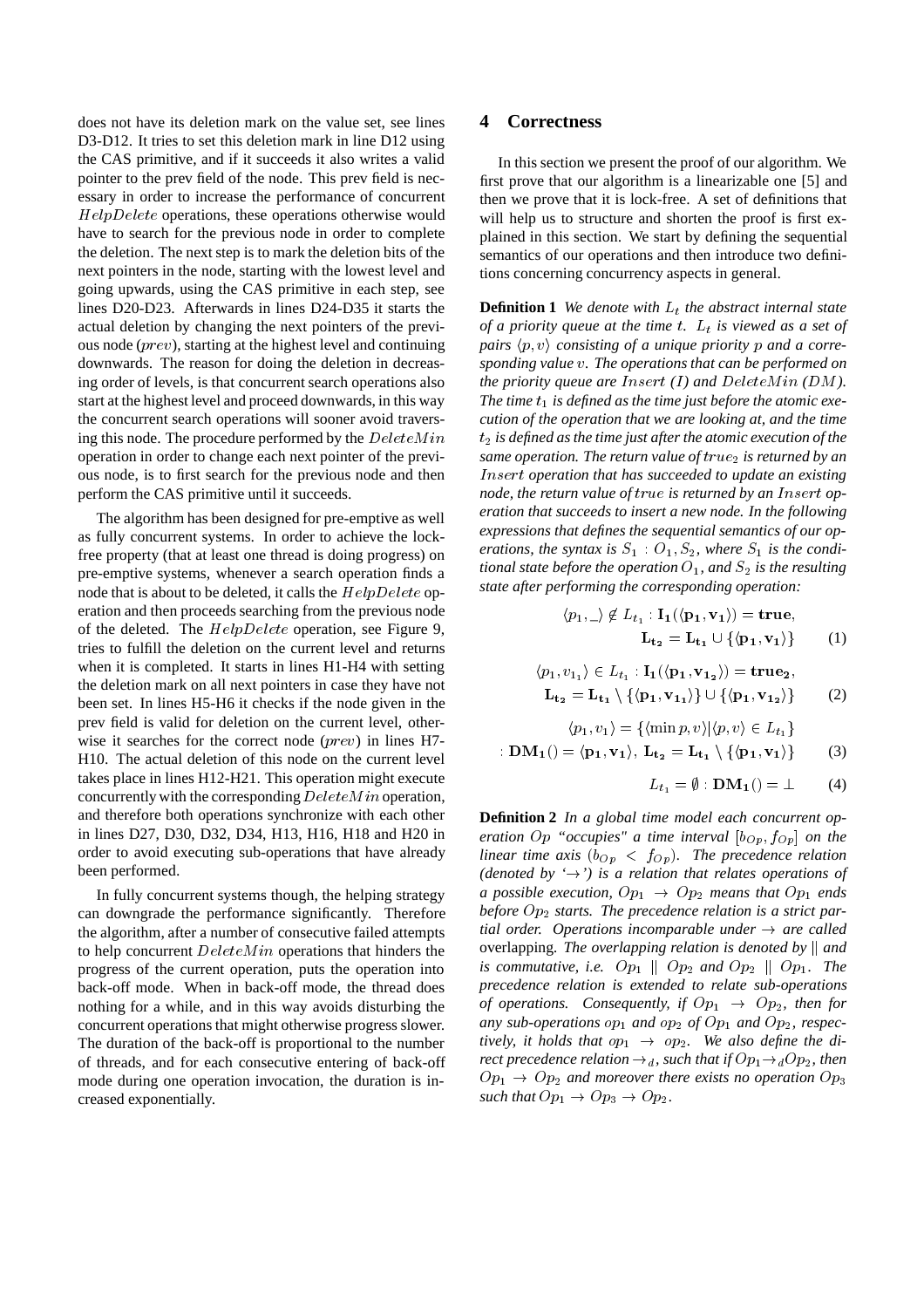**Definition 3** *In order for an implementation of a shared concurrent data object to be linearizable [5], for every concurrent execution there should exist an equal (in the sense of the effect) and valid (i.e. it should respect the semantics of the shared data object) sequential execution that respects the partial order of the operations in the concurrent execution.*

Next we are going to study the possible concurrent executions of our implementation. First we need to define the interpretation of the abstract internal state of our implementation.

**Definition 4** *The pair*  $\langle p, v \rangle$  *is present*  $(\langle p, v \rangle \in L)$  *in the abstract internal state* <sup>L</sup> *of our implementation, when there is a next pointer from a present node on the lowest level of the Skiplist that points to a node that contains the pair*  $\langle p, v \rangle$ , and this node is not marked as deleted with the mark *on the value.*

**Lemma 1** *The definition of the abstract internal state for our implementation is consistent with all concurrent operations examining the state of the priority queue.*

**Proof:** As the next and value pointers are changed using the CAS operation, we are sure that all threads see the same state of the Skiplist, and therefore all changes of the abstract internal state seems to be atomic.  $\Box$ 

**Definition 5** *The decision point of an operation is defined as the atomic statement where the result of the operation is finitely decided, i.e. independent of the result of any suboperations proceeding the decision point, the operation will have the same result. We define the state-read point of an operation to be the atomic statement where a sub-state of the priority queue is read, and this sub-state is the state on which the decision point depends. We also define the statechange point as the atomic statement where the operation changes the abstract internal state of the priority queue after it has passed the corresponding decision point.*

We will now show that all of these points conform to the very same statement, i.e. the linearizability point.

**Lemma 2** *An* Insert *operation which succeeds*  $(I(\langle p, v \rangle)) = true$ *), takes effect atomically at one statement.*

**Proof:** The decision point for an *Insert* operation which succeeds  $(I(\langle p, v \rangle) = true)$ , is when the CAS suboperation in line I27 (see Figure 7) succeeds, all following CAS sub-operations will eventually succeed, and the Insert operation will finally return true. The state of the list  $(L<sub>t1</sub>)$  directly before the passing of the decision point must have been  $\langle p, \_ \rangle \notin L_{t_1}$ , otherwise the CAS would have failed. The state of the list directly after passing the have failed. The state of the list directly after passing the decision point will be  $\langle p, v \rangle \in L_{t_2}$ .

**Lemma 3** *An* Insert *operation which updates*  $(I(\langle p,v \rangle)$  = true<sub>2</sub>), takes effect atomically at one *statement.*

**Proof:** The decision point for an *Insert* operation which updates  $(I({\langle p, v \rangle}) = true_2)$ , is when the CAS will succeed<br>in line I14. The state of the list  $(L_{t_1})$  directly before passing<br>the decision point must have been  $\langle p, \_\rangle \in L_{t_1}$ , otherwise in line I14. The state of the list  $(L_{t_1})$  directly before passing the CAS would have failed. The state of the list directly the decision point must have been  $\langle p, \_ \rangle \in L_{t_1}$ , otherwise<br>the CAS would have failed. The state of the list directly<br>after passing the decision point will be  $\langle p, v \rangle \in L_{t_3}$ .

**Lemma 4** *A* DeleteM in *operation which succeeds*  $(D() = \langle p, v \rangle)$ , takes effect atomically at one statement.

**Proof:** The decision point for an DeleteM in operation which succeeds  $(D() = \langle p, v \rangle)$  is when the CAS suboperation in line D12 (see Figure 8) succeeds. The state of the list  $(L_t)$  directly before passing of the decision point operation in line D12 (see Figure 8) succeeds. The state<br>of the list  $(L_t)$  directly before passing of the decision point<br>must have been  $\langle p, v \rangle \in L_t$ , otherwise the CAS would have failed. The state of the list directly after passing the decision must have been  $\langle p, v \rangle \in L_t$ , otherwise the CAS would have failed. The state of the list directly after passing the decision point will be  $\langle p, \_\rangle \notin L_t$ .

**Lemma 5** *A* DeleteM in operations which fails  $(D)$  = ?*), takes effect atomically at one statement.*

**Proof:** The decision point and also the state-read point for an *DeleteM* in operations which fails  $(D() = \bot)$ , is when the hidden read sub-operation of the  $ReadNext$  suboperation in line D5 successfully reads the next pointer on lowest level that equals the tail node. The state of the list  $(L_t)$  directly before the passing of the state-read point must have been  $L_t = \emptyset$ .

**Definition 6** *We define the relation*  $\Rightarrow$  *as the total order and the relation*  $\Rightarrow_d$  *as the direct total order between all operations in the concurrent execution. In the following formulas,*  $E_1 \implies E_2$  *means that if*  $E_1$  *holds then*  $E_2$  *holds* as well, and  $\oplus$  stands for exclusive or (i.e.  $a \oplus b$  means formulas,  $E_1 \Longrightarrow E_2$  means<br>as well, and  $\oplus$  stands for  $\alpha$ <br> $(a \vee b) \wedge \neg (a \wedge b))$ :  $\oplus$  stands for exclusive or (i.e.  $a \oplus b$  means<br>  $(\wedge b)$ ):<br>  $Op_1 \rightarrow_d Op_2$ ,  $\emptyset Op_3$ .  $Op_1 \Rightarrow_d Op_3$ ,

$$
\overline{Op_1 \rightarrow_d Op_2, \not\exists Op_3. Op_1 \Rightarrow_d Op_3,}
$$
  

$$
\overline{\beta}Op_4 \cdot Op_4 \Rightarrow_d Op_2 \implies Op_1 \Rightarrow_d Op_2 \quad (5)
$$

$$
\text{Op}_1\parallel \text{Op}_2\ \Longrightarrow\ \text{Op}_1\Rightarrow_d\text{Op}_2\oplus \text{Op}_2\Rightarrow_d\text{Op}_1\quad (6)
$$

$$
\mathrm{Op}_1 \Rightarrow_{\mathrm{d}} \mathrm{Op}_2 \implies \mathrm{Op}_1 \Rightarrow \mathrm{Op}_2 \quad (7)
$$

$$
\text{Op}_1 \Rightarrow \text{Op}_2, \text{Op}_2 \Rightarrow \text{Op}_3 \implies \text{Op}_1 \Rightarrow \text{Op}_3 \quad (8)
$$

**Lemma 6** *The operations that are directly totally ordered using formula 5, form an equivalent valid sequential execution.*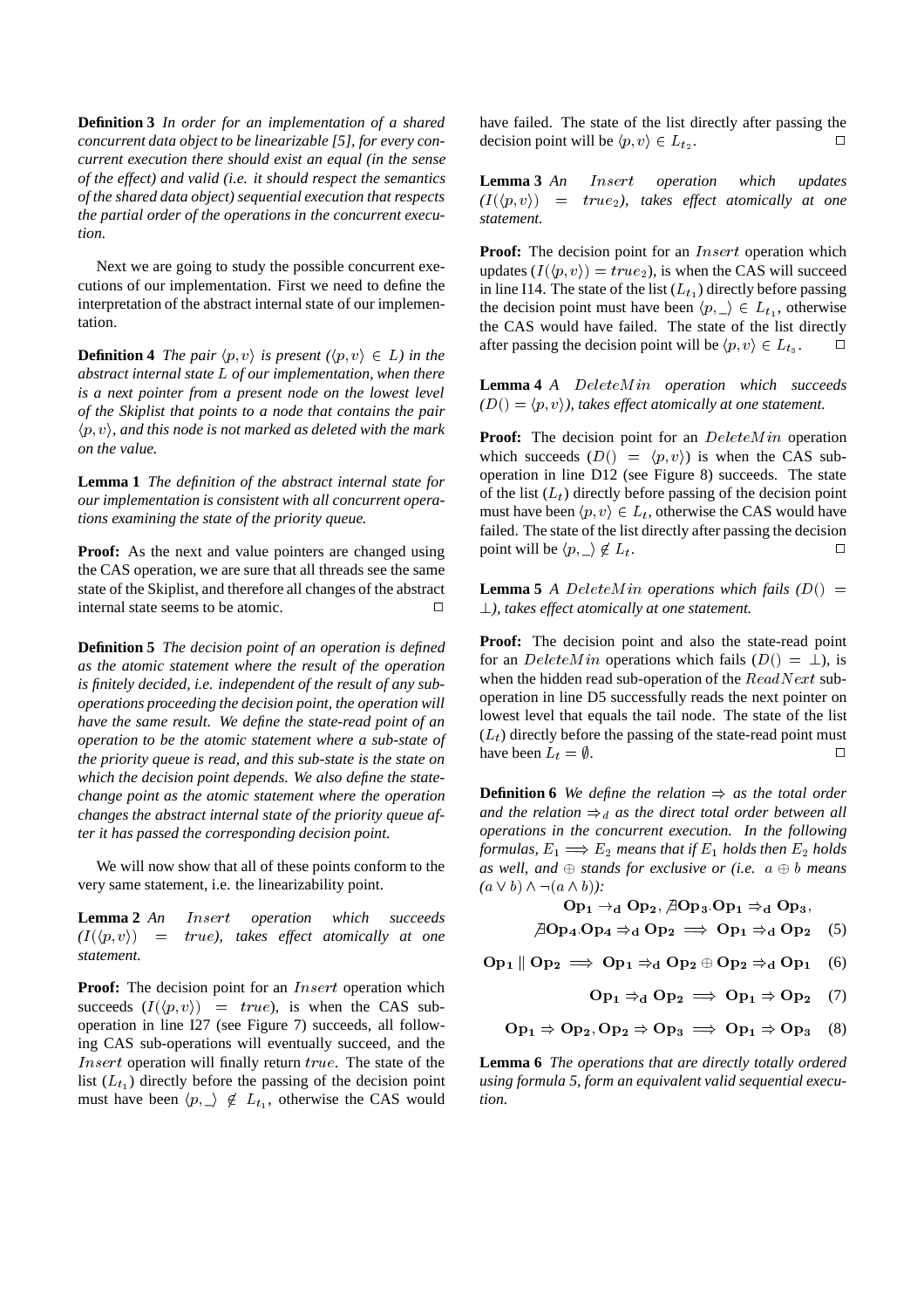**Proof:** If the operations are assigned their direct total order  $(Dp_1 \Rightarrow_d Dp_2)$  by formula 5 then also the decision, stateread and the state-change points of  $Op<sub>1</sub>$  is executed before the respective points of  $Op<sub>2</sub>$ . In this case the operations semantics behave the same as in the sequential case, and therefore all possible executions will then be equivalent to one of the possible sequential executions.  $\Box$ 

**Lemma 7** *The operations that are directly totally ordered using formula 6 can be ordered unique and consistent, and form an equivalent valid sequential execution.*

**Proof:** Assume we order the overlapping operations according to their decision points. As the state before as well as after the decision points is identical to the corresponding state defined in the semantics of the respective sequential operations in formulas 1 to 4, we can view the operations as occurring at the decision point. As the decision points consist of atomic operations and are therefore ordered in time, no decision point can occur at the very same time as any other decision point, therefore giving a unique and consistent ordering of the overlapping operations.  $\Box$ 

**Lemma 8** *With respect to the retries caused by synchronization, one operation will always do progress regardless of the actions by the other concurrent operations.*

**Proof:** We now examine the possible execution paths of our implementation. There are several potentially unbounded loops that can delay the termination of the operations. We call these loops retry-loops. If we omit the conditions that are because of the operations semantics (i.e. searching for the correct position etc.), the retry-loops take place when sub-operations detect that a shared variable has changed value. This is detected either by a subsequent read suboperation or a failed CAS. These shared variables are only changed concurrently by other CAS sub-operations. According to the definition of CAS, for any number of concurrent CAS sub-operations, exactly one will succeed. This means that for any subsequent retry, there must be one CAS that succeeded. As this succeeding CAS will cause its retry loop to exit, and our implementation does not contain any cyclic dependencies between retry-loops that exit with CAS, this means that the corresponding *Insert* or  $DeleteMin$  operation will progress. Consequently, independent of any number of concurrent operations, one operation will always progress.  $\Box$ 

### **Theorem 1** *The algorithm implements a lock-free and linearizable priority queue.*

**Proof:** Following from Lemmas 6 and 7 and using the direct total order we can create an identical (with the same semantics) sequential execution that preserves the partial order of the operations in a concurrent execution. Following from Definition 3, the implementation is therefore linearizable. As the semantics of the operations are basically the same as in the Skiplist [11], we could use the corresponding proof of termination. This together with Lemma 8 and that the state is only changed at one atomic statement (Lemmas 1,2,3,4,5), gives that our implementation is lock-free. <sup>2</sup>

## **5 Experiments**

In our experiments each concurrent thread performs 10000 sequential operations, whereof the first 100 or 1000 operations are Insert operations, and the remaining operations are randomly chosen with a distribution of 50% Insert operations versus 50% DeleteM in operations. The key values of the inserted nodes are randomly chosen between 0 and  $1000000 * n$ , where n is the number of threads. Each experiment is repeated 50 times, and an average execution time for each experiment is estimated. Exactly the same sequential operations are performed for all different implementations compared. Besides our implementation, we also performed the same experiment with two lockbased implementations. These are; 1) the implementation using multiple locks and Skiplists by Lotan *et al.* [9] which is the most recently claimed to be one of the most efficient concurrent priority queues existing, and 2) the heap-based implementation using multiple locks by Hunt *et al.* [7]. All lock-based implementations are based on simple spin-locks using the TAS atomic primitive. A clean-cache operation is performed just before each sub-experiment. All implementations are written in C and compiled with the highest optimization level, except from the atomic primitives, which are written in assembler.

The experiments were performed using different number of threads, varying from 1 to 30. To get a highly preemptive environment, we performed our experiments on a Compaq dual-processor Pentium II 450 MHz PC running Linux. A set of experiments was also performed on a Sun Solaris system with 4 processors. In order to evaluate our algorithm with full concurrency we also used a SGI Origin 2000 195 MHz system running Irix with 64 processors. The results from these experiments are shown in Figure 10 together with a close-up view of the Sun experiment. The average execution time is drawn as a function of the number of threads.

From the results we can conclude that all of the implementations scale similarly with respect to the average size of the queue. The implementation by Lotan and Shavit [9] scales linearly with respect to increasing number of threads when having full concurrency, although when exposed to pre-emption its performance decreases very rapidly; already with 4 threads the performance decreased with over 20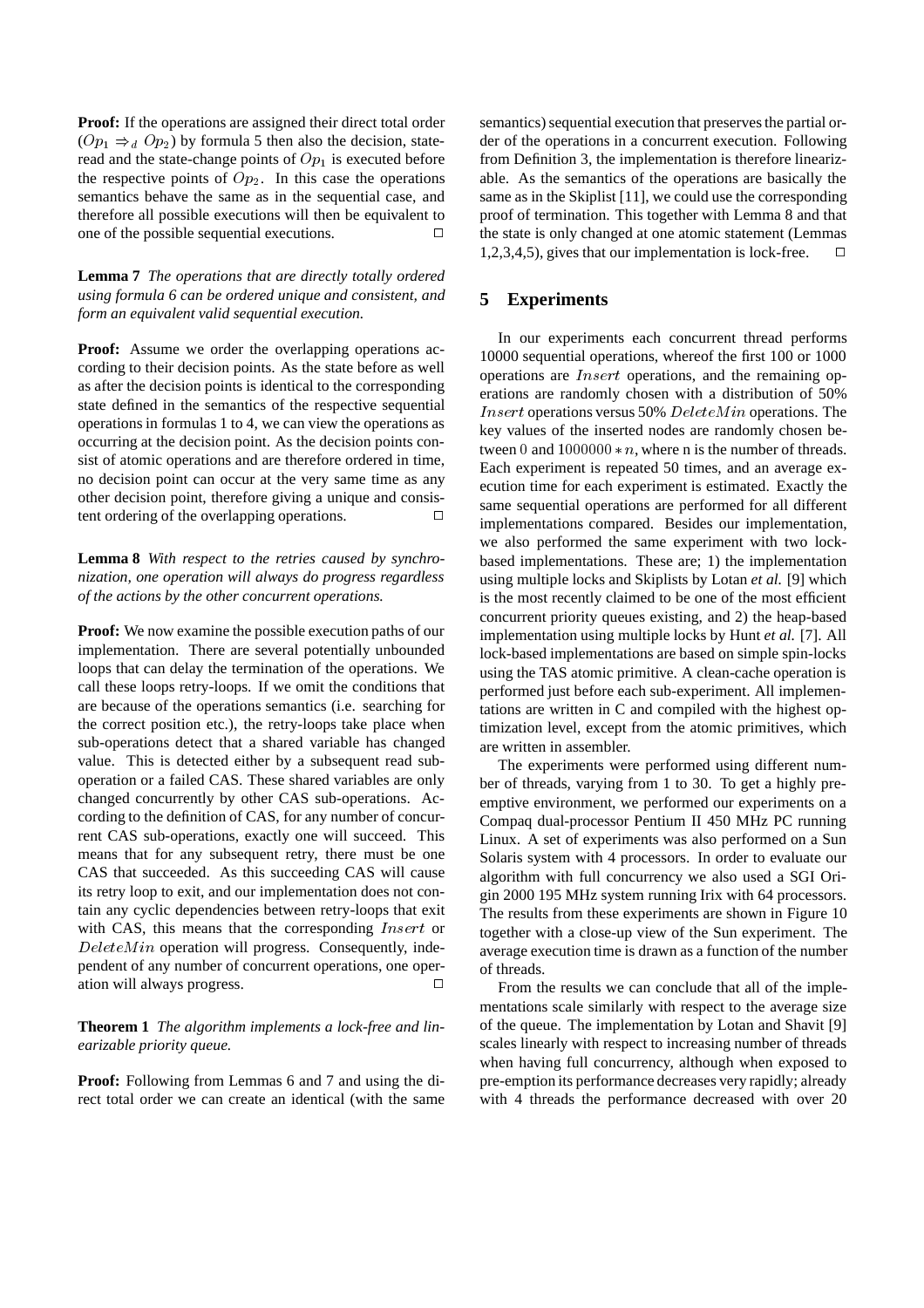

**Figure 10. Experiment with priority queues and high contention, initialized with 100 respective 1000 nodes**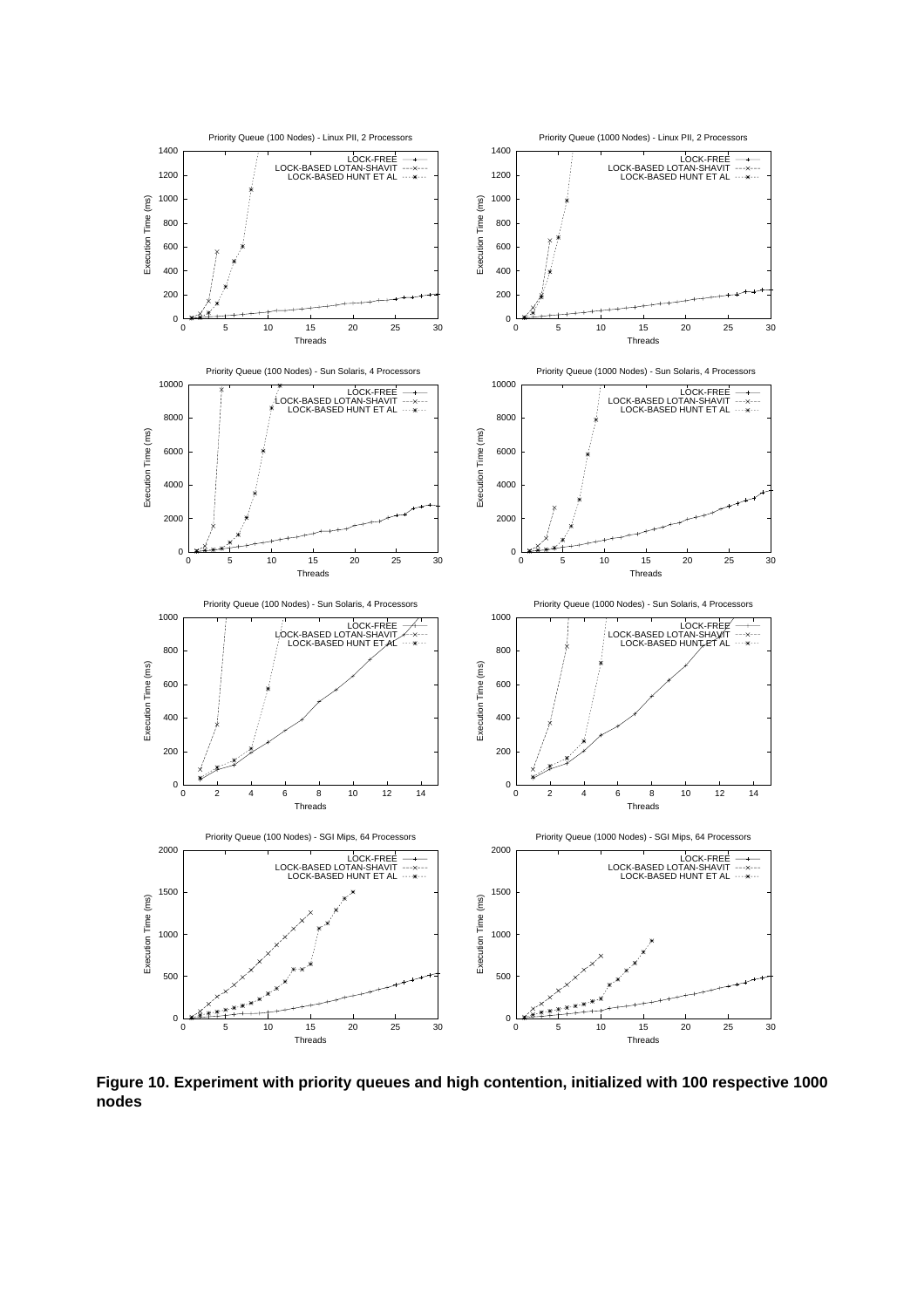times. We must point out here that the implementation by Lotan and Shavit is designed for a large (i.e. 256) number of processors. The implementation by Hunt *et al.* [7] shows better but similar behavior. Because of this behavior we decided to run the experiments for these two implementations only up to a certain number of threads to avoid getting timeouts. Our lock-free implementation scales best compared to all other involved implementations, having best performance already with 3 threads, independently if the system is fully concurrent or involves pre-emptions.

## **6 Extended Algorithm**

When we have concurrent  $Insert$  and  $DeleteMin$  operations we might want to have certain real-time properties of the semantics of the DeleteM in operation, as expressed in [9]. The  $DeleteMin$  operation should only return items that have been inserted by an Insert operation that finished before the  $DeleteMin$  operation started. To ensure this we are adding timestamps to each node. When the node is fully inserted its timestamp is set to the current time. Whenever the  $DeleteMin$  operation is invoked it first checks the current time, and then discards all nodes that have a timestamp that is after this time. In the code of the implementation (see Figures 6,7,8 and 9), the additional statements that involve timestamps are marked within the " $\langle$ " and " $\rangle$ " symbols. The function  $getNextTimeStamp$ , see Figure 14, creates a new timestamp. The function  $compare TimeStamp$ , see Figure 14, compares if the first timestamp is less, equal or higher than the second one and returns the values  $-1,0$  or 1, respectively.

As we are only using the timestamps for relative comparisons, we do not need real absolute time, only that the timestamps are monotonically increasing. Therefore we can implement the time functionality with a shared counter, the synchronization of the counter is handled using CAS. However, the shared counter usually has a limited size (i.e. 32 bits) and will eventually overflow. Therefore the values of the timestamps have to be recycled. We will do this by exploiting information that are available in real-time systems, with a similar approach as in [15].

We assume that we have  $n$  periodic tasks in the system, indexed  $\tau_1 \dots \tau_n$ . For each task  $\tau_i$  we will use the standard notations  $T_i$ ,  $C_i$ ,  $R_i$  and  $D_i$  to denote the period (i.e. min period for sporadic tasks), worst case execution time, worst case response time and deadline, respectively. The deadline of a task is less or equal to its period.

For a system to be safe, no task should miss its deadlines, i.e.  $\forall i \mid R_i \leq D_i$ .

For a system scheduled with fixed priority, the response time for a task in the initial system can be calculated using the standard response time analysis techniques [1]. If we with  $B_i$  denote the blocking time (the time the task can be



**Figure 11. Maximum timestamp increasement estimation - worst case scenario**

delayed by lower priority tasks) and with  $hp(i)$  denote the set of tasks with higher priority than task  $\tau_i$ , the response time  $R_i$  for task  $\tau_i$  can be formulated as:

$$
R_i = C_i + B_i + \sum_{j \in hp(i)} \left[ \frac{R_i}{T_j} \right] C_j \tag{9}
$$

The summand in the above formula gives the time that task  $\tau_i$  may be delayed by higher priority tasks. For systems scheduled with dynamic priorities, there are other ways to calculate the response times [1].

Now we examine some properties of the timestamps that can exist in the system. Assume that all tasks call either the *Insert* or *DeleteMin* operation only once per iteration. As each call to  $getNextTimeStamp$  will introduce a new timestamp in the system, we can assume that every task invocation will introduce one new timestamp. This new timestamp has a value that is the previously highest known value plus one. We assume that the tasks always execute within their response times  $R$  with arbitrary many interruptions, and that the execution time  $C$  is comparably small. This means that the increment of highest timestamp respective the write to a node with the current timestamp can occur anytime within the interval for the response time. The maximum time for an *Insert* operation to finish is the same as the response time  $R_i$  for its task  $\tau_i$ . The minimum time between two index increments is when the first increment is executed at the end of the first interval and the next increment is executed at the very beginning of the second interval, i.e.  $T_i - R_i$ . The minimum time between the subsequent increments will then be the period  $T_i$ . If we denote with  $LT<sub>v</sub>$  the maximum life-time that the timestamp with value  $v$  exists in the system, the worst case scenario in respect of growth of timestamps is shown in Figure 11.

The formula for estimating the maximum difference in value between two existing timestamps in any execution becomes as follows: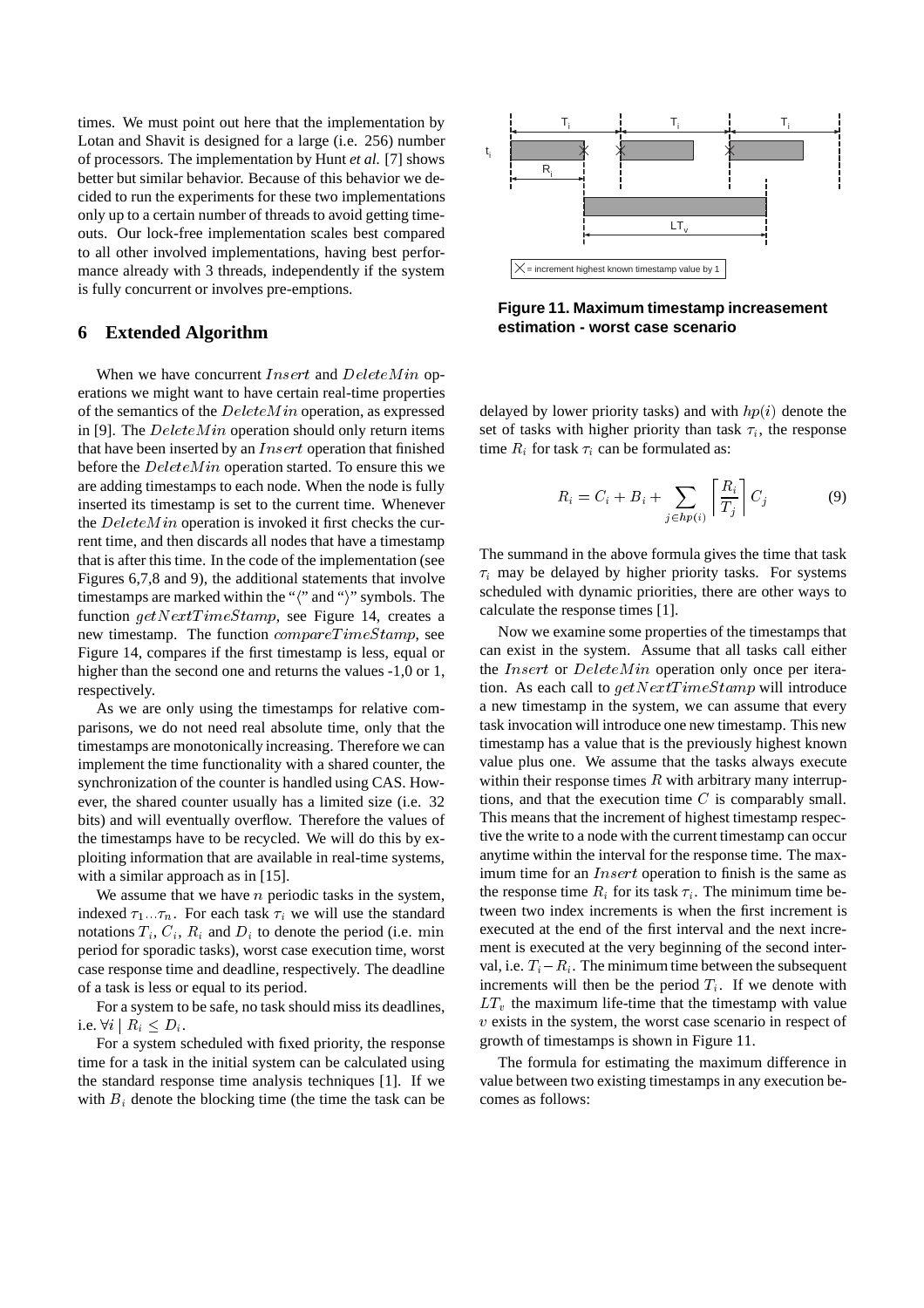$$
MaxTag = \sum_{i=0}^{n} \left( \left\lceil \frac{\max_{v \in \{0...\infty\}} LT_{v}}{T_{i}} \right\rceil + 1 \right) \tag{10}
$$

Now we have to bound the value of  $\max_{v \in \{0...\infty\}} LT_v$ . When comparing timestamps, the absolute value of these are not important, only the relative values. Our method is that we continuously traverse the nodes and replace outdated timestamps with a newer timestamp that has the same comparison result. We traverse and check the nodes at the rate of one step to the right for every invocation of an Insert or DeleteM in operation. With outdated timestamps we define timestamps that are older (i.e. lower) than any timestamp value that is in use by any running  $DeleteMin$  operation. We denote with  $AncientVal$  the maximum difference that we allow between the highest known timestamp value and the timestamp value of a node, before we call this timestamp outdated.

$$
AncientVal = \sum_{i=0}^{n} \left\lceil \frac{\max_j R_j}{T_i} \right\rceil \tag{11}
$$

If we denote with  $t_{\text{ancient}}$  the maximum time it takes for a timestamp value to be outdated counted from its first occurrence in the system, we get the following relation:

$$
AncientVal = \sum_{i=0}^{n} \left\lfloor \frac{t_{\text{ancient}}}{T_i} \right\rfloor > \sum_{i=0}^{n} \left( \frac{t_{\text{ancient}}}{T_i} \right) - n
$$
\n(12)

$$
t_{\text{ancient}} < \frac{AncientVal + n}{\sum_{i=0}^{n} \frac{1}{T_i}} \tag{13}
$$

Now we denote with  $t_{\rm traverse}$  the maximum time it takes to traverse through the whole list from one position and getting back, assuming the list has the maximum size  $N$ .

$$
N = \sum_{i=0}^{n} \left\lfloor \frac{t_{\text{traverse}}}{T_i} \right\rfloor > \sum_{i=0}^{n} \left( \frac{t_{\text{traverse}}}{T_i} \right) - n \tag{14}
$$

$$
t_{\text{traverse}} < \frac{N+n}{\sum_{i=0}^{n} \frac{1}{T_i}}\tag{15}
$$

The worst-case scenario is that directly after the timestamp of one node gets traversed, it gets outdated. Therefore we get:

$$
\max_{v \in \{0...\infty\}} LT_v = t_{\text{ancient}} + t_{\text{traverse}} \tag{16}
$$

Putting all together we get:



**Figure 12. Timestamp value recycling**



**Figure 13. Deciding the relative order between reused timestamps**

$$
MaxTag < \sum_{i=0}^{n} \left( \left\lceil \frac{N+2n+\sum_{k=0}^{n} \left\lceil \frac{\max_{j} R_{j}}{T_{k}} \right\rceil}{T_{i} \sum_{l=0}^{n} \frac{1}{T_{l}}} \right\rceil + 1 \right) \tag{17}
$$

The above equation gives us a bound on the length of the "window" of active timestamps for any task in any possible execution. In the unbounded construction the tasks, by producing larger timestamps every time they slide this window on the  $[0, \ldots, \infty]$  axis, always to the right. The approach now is instead of sliding this window on the set  $[0,\ldots,\infty]$ from left to right, to cyclically slide it on a  $[0,\ldots,X]$  set of consecutive natural numbers, see figure 12. Now at the same time we have to give a way to the tasks to identify the order of the different timestamps because the order of the physical numbers is not enough since we are re-using timestamps. The idea is to use the bound that we have calculated for the span of different active timestamps. Let us then take a task that has observed  $v_i$  as the lowest timestamp at some invocation  $\tau$ . When this task runs again as  $\tau'$ , it can conclude that the active timestamps are going to be between  $v_i$ and  $(v_i+MaxTag) \mod X$ . On the other hand we should make sure that in this interval  $[v_i, \ldots, (v_i + MaxTag)]$  $\text{mod } X$  there are no old timestamps. By looking closer to equation 10 we can conclude that all the other tasks have written values to their registers with timestamps that are at most  $MaxTag$  less than  $v_i$  at the time that  $\tau$  wrote the value  $v_i$ . Consequently if we use an interval that has double the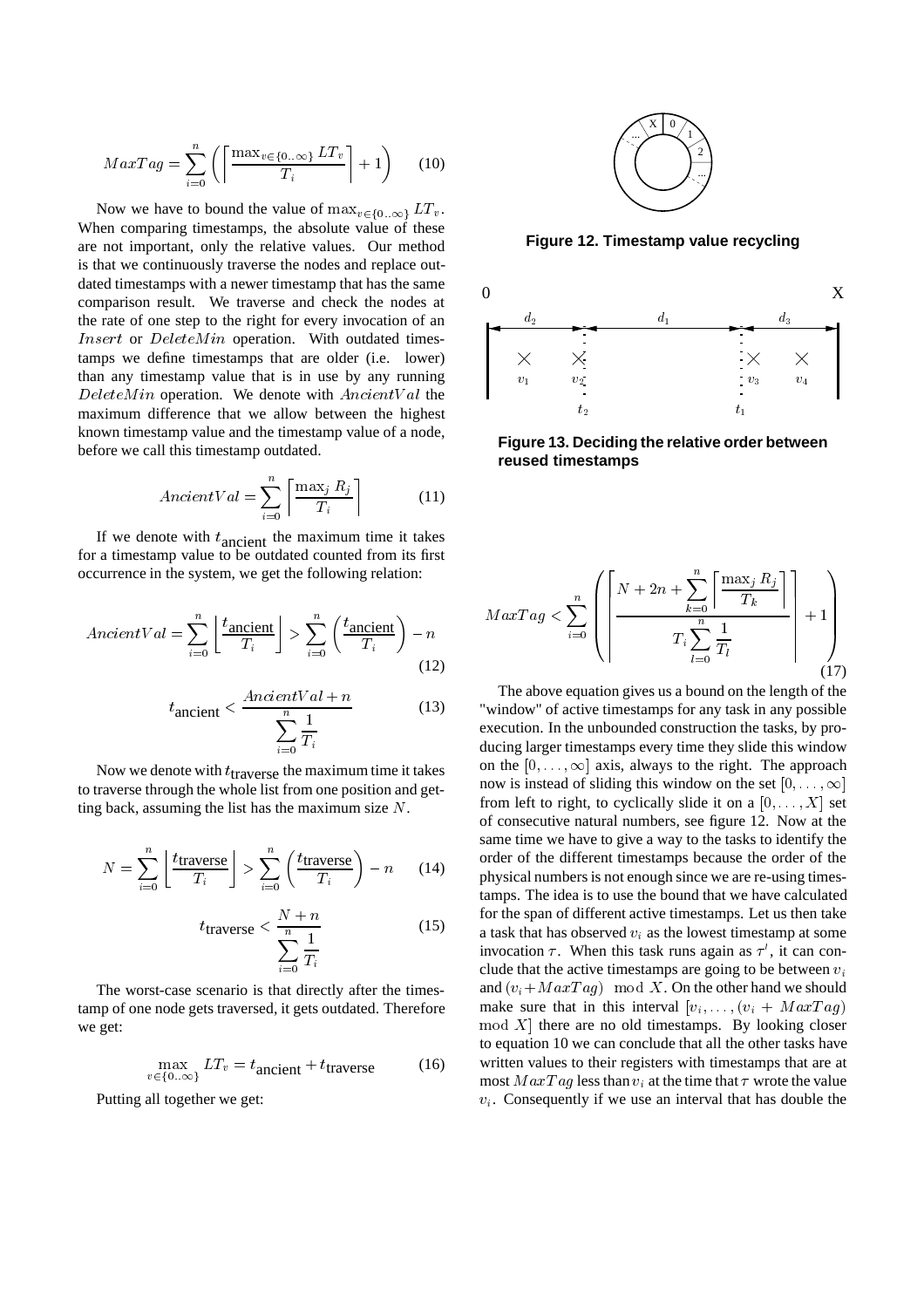// Global variables timeCurrent: **integer** checked: **pointer to** Node // Local variables time,newtime,safeTime: **integer** current,node,next: **pointer to** Node

**function** compareTimeStamp(time1:**integer**, time2:**integer**):**integer**

- C1 **if** time1=time2 **then return** 0;
- C2 **if** time2=MAX\_TIME **then return** -1;
- C3 **if** time1>time2 **and** (time1-time2) $\leq$ MAX\_TAG **or** time1<time2 **and** (time1-time2+MAX\_TIME) MAX\_TAG **then return** 1;
- C4 **else return** -1;

**function** getNextTimeStamp():**integer**

- G1 **repeat**
- G2 time:=timeCurrent;
- G3 **if**  $(time+1) \neq MAX$  TIME **then** newtime:=time+1;
- G4 **else** newtime:=0;
- G5 **until** CAS(&timeCurrent,time,newtime);
- G6 **return** newtime;

**procedure** TraverseTimeStamps()

- T1 safeTime:=timeCurrent;
- T2 **if** safeTime>ANCIENT\_VAL **then**
- T3 safeTime:=safeTime-ANCIENT\_VAL;
- T4 **else** safeTime:=safeTime+MAX\_TIME-ANCIENT\_VAL;
- T5 **while true do**
- T6 node:=READ\_NODE(checked);
- T7 current:=node;
- T8 next:=ReadNext(&node,0);
- T9 RELEASE\_NODE(node);
- T10 **if** compareTimeStamp(safeTime,next.timeInsert)>0 **then**
- T11 next.timeInsert:=safeTime;
- T12 **if** CAS(&checked,current,next) **then**
- T13 RELEASE\_NODE(current);
- T14 **break**;
- T15 RELEASE\_NODE(next);

## **Figure 14. Creation, comparison, traversing and updating of bounded timestamps.**

size of  $MaxTag, \tau'$  can conclude that old timestamps are all on the interval  $[(v_i - MaxTag) \mod X, \ldots, v_i]$ .

Therefore we can use a timestamp field with double the size of the maximum possible value of the timestamp.

 $TagFieldsize = MaxTag * 2$  $TagFieldBits = [log, TagFieldSize]$ 

In this way  $\tau'$  will be able to identify that  $v_1, v_2, v_3, v_4$ (see figure 13) are all new values if  $d_2 + d_3 < MaxTag$ and can also conclude that:

 $v_3 < v_4 < v_1 < v_2$ 

The mechanism that will generate new timestamps in a cyclical order and also compare timestamps is presented in Figure 14 together with the code for traversing the nodes. Note that the extra properties of the priority queue that are achieved by using timestamps are not complete with respect to the Insert operations that finishes with an update. These update operations will behave the same as for the standard version of the implementation.

Besides from real-time systems, the presented technique can also be useful in non real-time systems as well. For example, consider a system of  $n = 10$  threads, where the minimum time between two invocations would be  $T = 10$ ns, and the maximum response time  $R = 1000000000$  ns (i.e. after 1 s we would expect the thread to have crashed). Assuming a maximum size of the list  $N = 10000$ , we will have a maximum timestamp difference  $MaxTag <$ <sup>1000010030</sup>, thus needing 31 bits. Given that most systems have 32-bit integers and that many modern systems handle 64 bits as well, it implies that this technique is practical for also non real-time systems.

## **7 Conclusions**

We have presented a lock-free algorithmic implementation of a concurrent priority queue. The implementation is based on the sequential Skiplist data structure and builds on top of it to support concurrency and lock-freedom in an efficient and practical way. Compared to the previous attempts to use Skiplists for building concurrent priority queues our algorithm is lock-free and avoids the performance penalties that come with the use of locks. Compared to the previous lock-free/wait-free concurrent priority queue algorithms, our algorithm inherits and carefully retains the basic design characteristic that makes Skiplists practical: simplicity. Previous lock-free/wait-free algorithms did not perform well because of their complexity, furthermore they were often based on atomic primitives that are not available in today's systems.